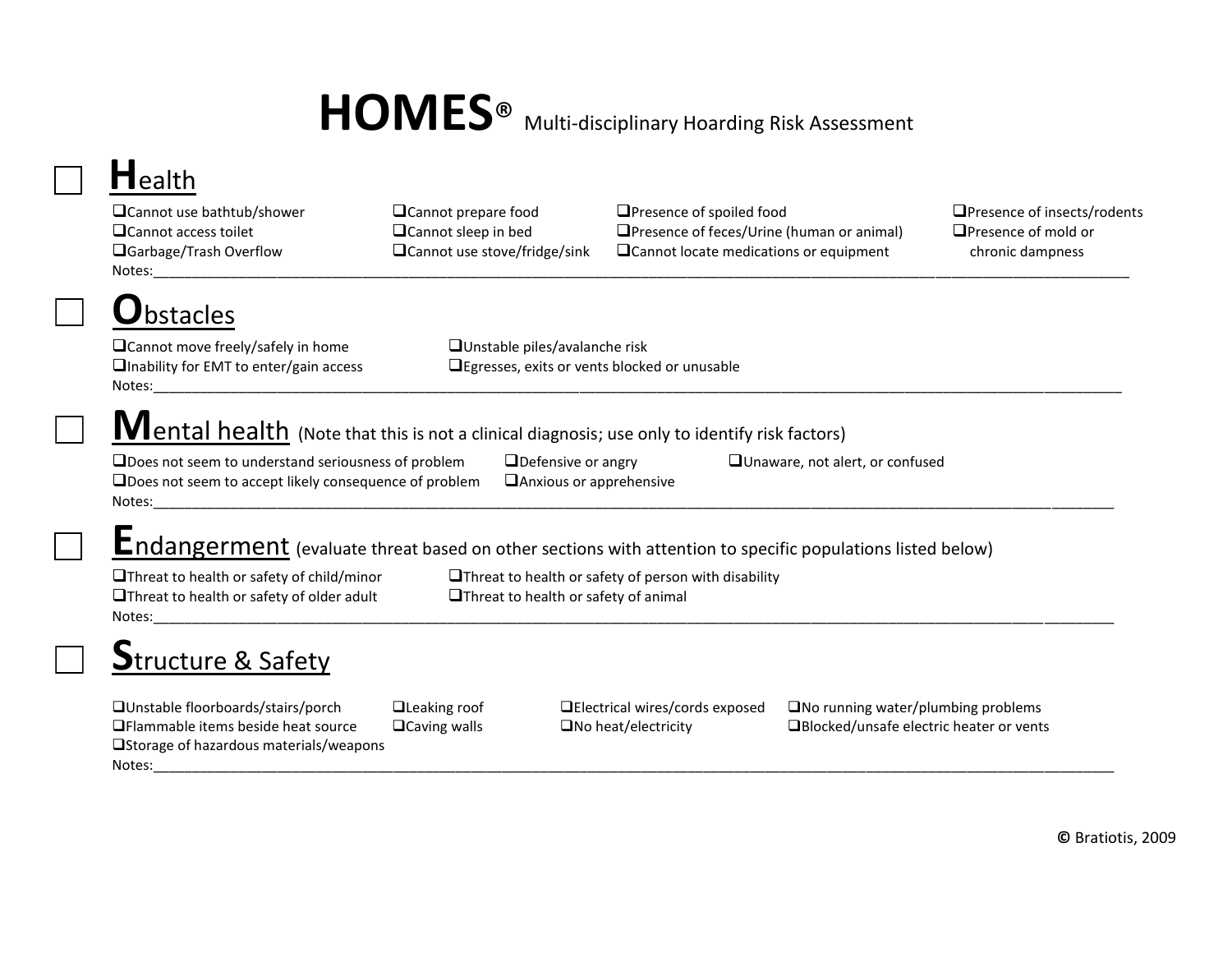#### **HOMES®** Multi-disciplinary Hoarding Risk Assessment (page 2)

#### **Household Composition**

|                                                                                                                                                                                                                                                                                                                                                      |  | Person who smokes in home $\Box$ Yes $\Box$ No                                                                          |
|------------------------------------------------------------------------------------------------------------------------------------------------------------------------------------------------------------------------------------------------------------------------------------------------------------------------------------------------------|--|-------------------------------------------------------------------------------------------------------------------------|
|                                                                                                                                                                                                                                                                                                                                                      |  |                                                                                                                         |
| <b>Assessment Notes:</b>                                                                                                                                                                                                                                                                                                                             |  |                                                                                                                         |
| <b>Risk Measurements</b>                                                                                                                                                                                                                                                                                                                             |  |                                                                                                                         |
|                                                                                                                                                                                                                                                                                                                                                      |  |                                                                                                                         |
|                                                                                                                                                                                                                                                                                                                                                      |  |                                                                                                                         |
| <b>Capacity Measurements</b><br>$\Box$ Awareness of clutter<br>$\Box$ Willingness to acknowledge clutter and risks to health, safety and ability to remain in home/impact on daily life<br>$\Box$ Physical ability to clear clutter<br>$\Box$ Psychological ability to tolerate intervention<br>$\Box$ Willingness to accept intervention assistance |  | Instructions: Place a check mark by the items that represent the strengths and capacity to address the hoarding problem |
| Capacity Notes:                                                                                                                                                                                                                                                                                                                                      |  | <u> 1989 - Jan James James Jan James James James James James James James James James James James James James Ja</u>     |
| <b>Post-Assessment Plan/Referral</b>                                                                                                                                                                                                                                                                                                                 |  |                                                                                                                         |

Date: \_\_\_\_\_\_\_\_\_\_\_\_ Client Name: \_\_\_\_\_\_\_\_\_\_\_\_\_\_\_\_\_\_\_\_\_\_\_\_\_\_\_\_\_\_\_\_\_\_\_\_\_\_\_\_\_\_\_\_\_\_\_\_\_ Assessor: \_\_\_\_\_\_\_\_\_\_\_\_\_\_\_\_\_\_\_\_\_\_\_\_\_\_\_\_\_\_\_\_\_\_\_\_\_\_\_\_\_\_\_